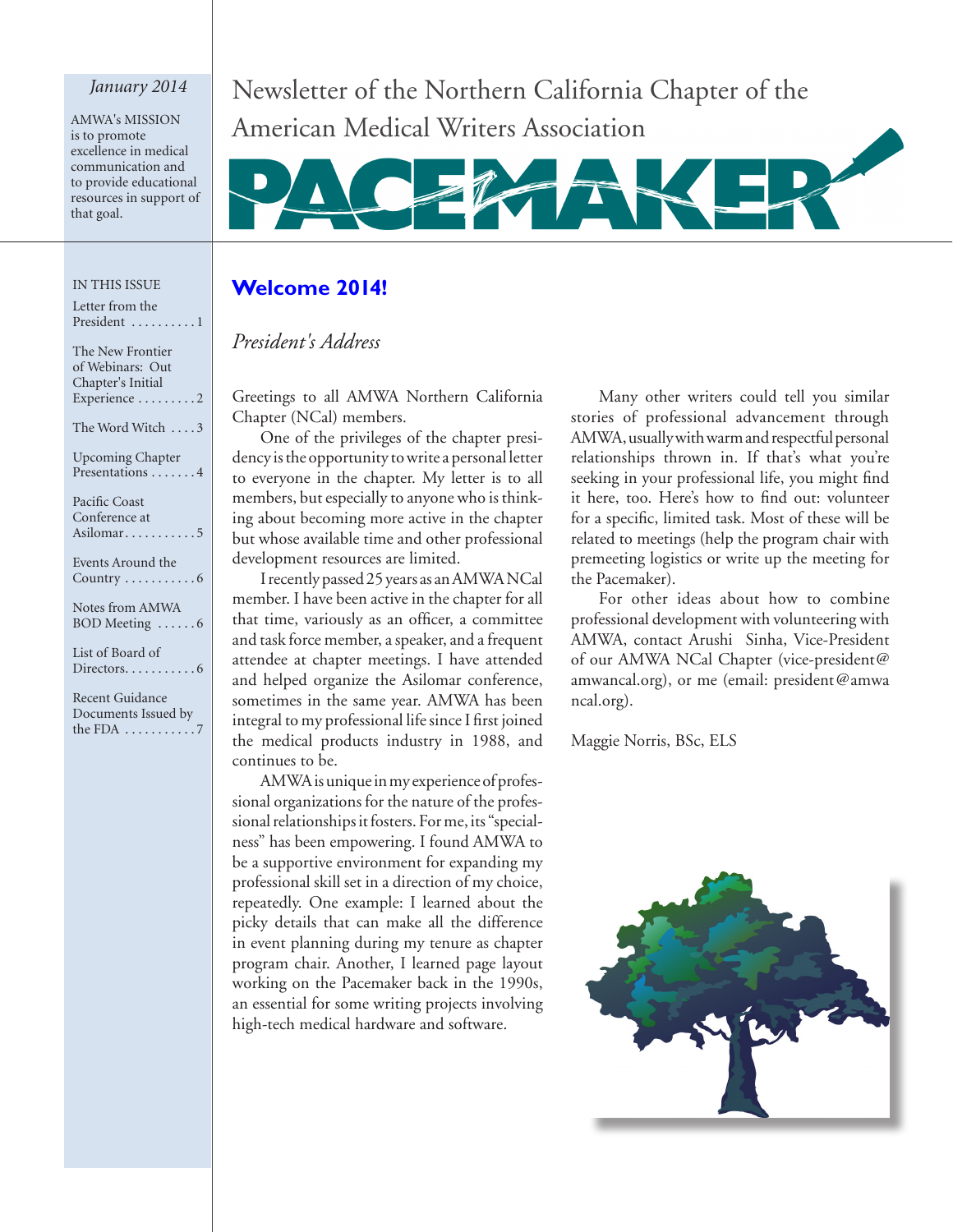**The New Frontier of Webinars: Our Chapter's Initial Experience**

### *By Suzanne Canada*

*Suzanne Canada is the immediatepast-president of the Northern California AMWA Chapter and led the effort to bring our first chapter webinar to fruition.*

*On the recommendation of several chapter members and in an attempt to reach out to and engage our more than 200 members across California, Hawaii, and Nevada, our chapter decided to try webinars.*

**Selecting a Service and Training—**We identified two services that allowed free trials: GoToWebinar and Maestro Conference. Both services had similar costs and numbers of attendees, and both appeared to be relatively easy to sign up for. Based on the webinar training by Bette Frick of the AMWA Rocky Mountain Chapter, we chose to try GoToWebinar first.

Shortly after signing up, I was contacted by a customer service agent, who scheduled a training webinar, explained how to invite attendees, what messages the attendees would receive, and how to customize the information with a logo, or other information. The agent explained to me how to use the dashboard to control the webinar.

There are quite a few bells and whistles on this software! For example, you can toggle people on and off, turn over the controls to someone else, record the webinar, and run interactive polls during the webinar, or survey your attendees or registrants before or after the webinar. The tool also tracks who registered, who attended, and how much they participated. The best part, in my opinion is the automatic reminders; GoToWebinar sends automatic reminders (1 week, 1 day, and 1 hour before) so you don't have to.

**A Trial Run—**We first conducted a trial webinar as a board meeting, which allowed the 10 members of the board who attended to try the tool. We identified a few problems and glitches through that trial that allowed us to refine the webinar we would conduct for our chapter members. For example, I did not anticipate that all attendees would need to download software onto their computers. Another glitch was that not all the computers had compatible headsets or speakers. If attendees did not have headsets, a pretty serious feedback issue could arise. The biggest logistical problem from my perspective was that one person could not talk, run the visuals, and control the webinar features all at the same time!

After our trial run, we started a taskforce of myself, our Chapter President Maggie Norris, and our Programs Director Catherine Magill, to ensure that the webinar was a success. We also had help advertising the event via the Members List manager, the LinkedIn Group administrator, and cooperation with our Southern California Colleagues. We developed a strategy to help overcome the stumbling blocks identified by the board. This involved sending out a Quickstart guide and explanation to the registrants about set-up expectations and system requirements.

**Our First Chapter Webinar—**We invited all members of the Northern California Chapter as well as the Pacific Southwest Chapter to our webinar. A total of 21 members registered, and 15 people attended, including myself and the presenter Tom Gegeny. It appeared to work well, with Tom giving the presentation and me managing the audio and behind-the-scenes questions through the dashboard tool. The postwebinar survey had four responses, and they were all highest possible ranking, except for one person who had minor problems with audio.

**Webinars in Our Future?—**The webinar technology is wonderful and seemed to work well once we learned how to use it. A monthly or yearly subscription would probably be under-utilized, since less than 10% of our chapter members were able to participate. Other possibilities include charging to offset the cost of a webinar (eg, \$5 for 20 participants per month would offset the cost), or sharing the service with other chapters. At the chapter level, it would require a dedicated webinar volunteer to work the technology. There was some concern among the board members that webinars would take away from people attending our chapter meetings. All in all, I think this technology could work well for engaging members of AMWA who cannot attend faceto-face chapter meetings.

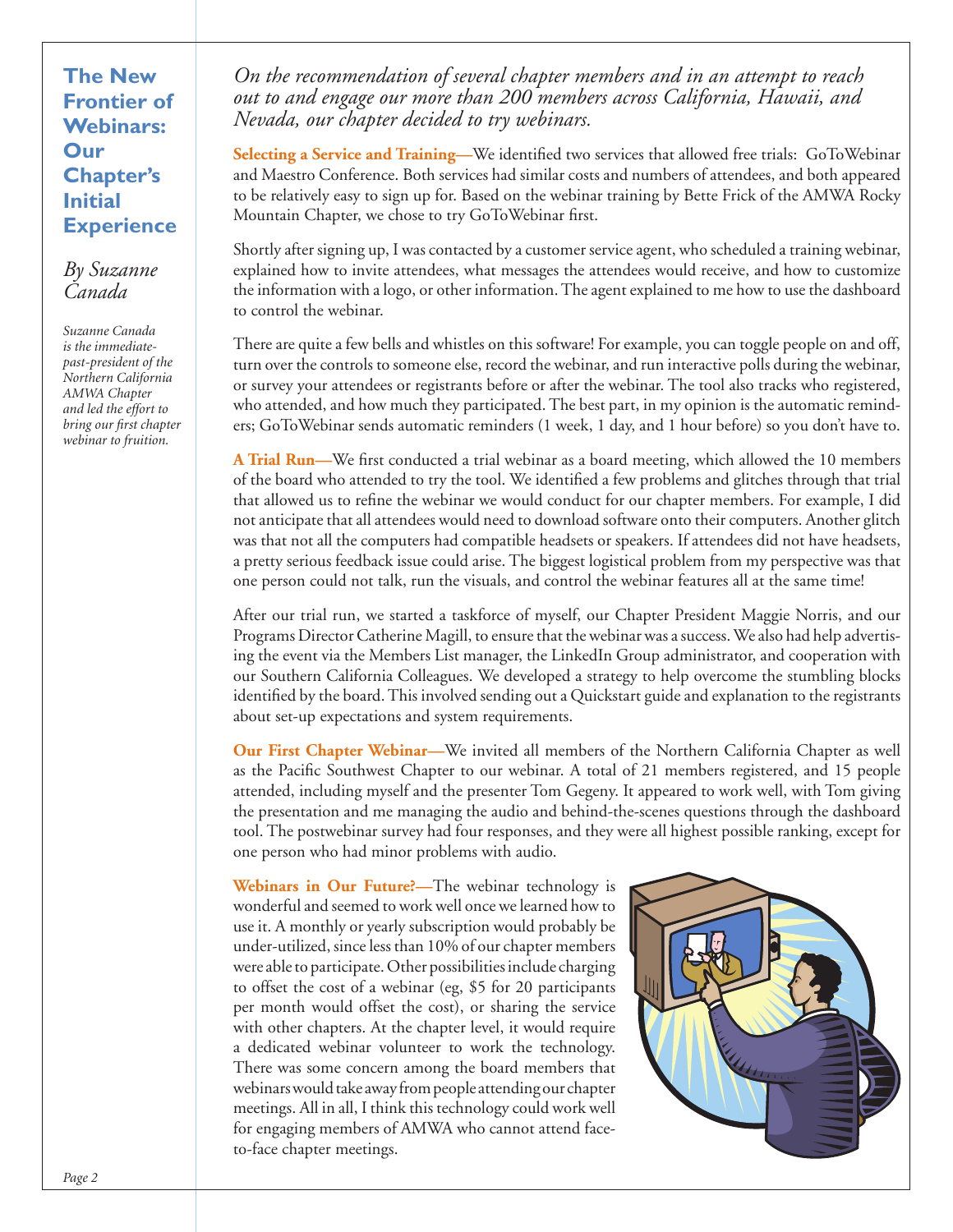## **The Word Witch**

*By Maggie Norris*

*Maggie Norris is a long-time member of the Northern California AMWA Chapter and currently serves as president.*

*Here's a simple trick for when you're moving or copying content between two or more Word files: use background page colors to help you keep track of the source and the destination. The more visually similar the files, the greater the value of the color clue.*

# **How to Apply Background Page Color**

DISPLAY THE FILE IN PRINT LAYOUT VIEW.

With the cursor anywhere in the file, click the Page Layout tab and locate the Page Color icon. Click the icon and choose a color from the

Colors Palette. The pane closes and the selected color appears in the document window

> as a background to your text, much as if



To remove the background color, go back to the Page Color icon, open the Colors Palette, and choose No color.

#### SOME IDEAS FOR USING BACKGROUND PAGE COLOR

- More Colors. Reduce the error rate when moving content between files. Developing an **Fill Effects...** updated draft can involve copying content between various files that may be visually similar or identical. Incorporating comments from numerous reviewers and inserting text from other existing files can mean dozens of instances of copying text, tables, figures, or parts thereof from 1, 2, or more existing files into a new destination file. Even the most attentive and detail-oriented editor can lose track of which file the clipboard content is to go into. One solution is to make the documents visually distinct by adding background color. If the source file is pink and the destination file is green, the editor is less likely to make a mistake.
- • Give related files a similar look and feel. Applying the same background color to a group of related files is a stripped-down version of the Document Themes features of Word and much more practical for the work many medical writers do. Which product or project is this synopsis for? If it's purple, it must be for project XYZ.
- Be kind to your eyes. Exposure to the bright white light emanating from the default background in the document window makes my eyes feel tired and strained after a while. A softer hue is refreshing.

#### THINGS TO KNOW ABOUT BACKGROUND PAGE COLOR

- The file must be in Print Layout view before you can add page background color and the color is visible only in Print Layout view.
- The page background color is visible on screen but by default does not print. (You can override the default, but why would you? Covering the entire page surface with ink would be expensive and, except for the very lightest colors, would result in a wet, messy printed page.)
- If you render a Word file with background color to PDF, the color will reproduce in the PDF and can't be removed easily. If you want a white page background or are planning to print the PDF, remove the color from the Word file first and then render the PDF.
- • Receiving a file with a background color can upset some people, although usually only temporarily. Make a point of removing the background color before you send a document out.



**Standard Colors** No Color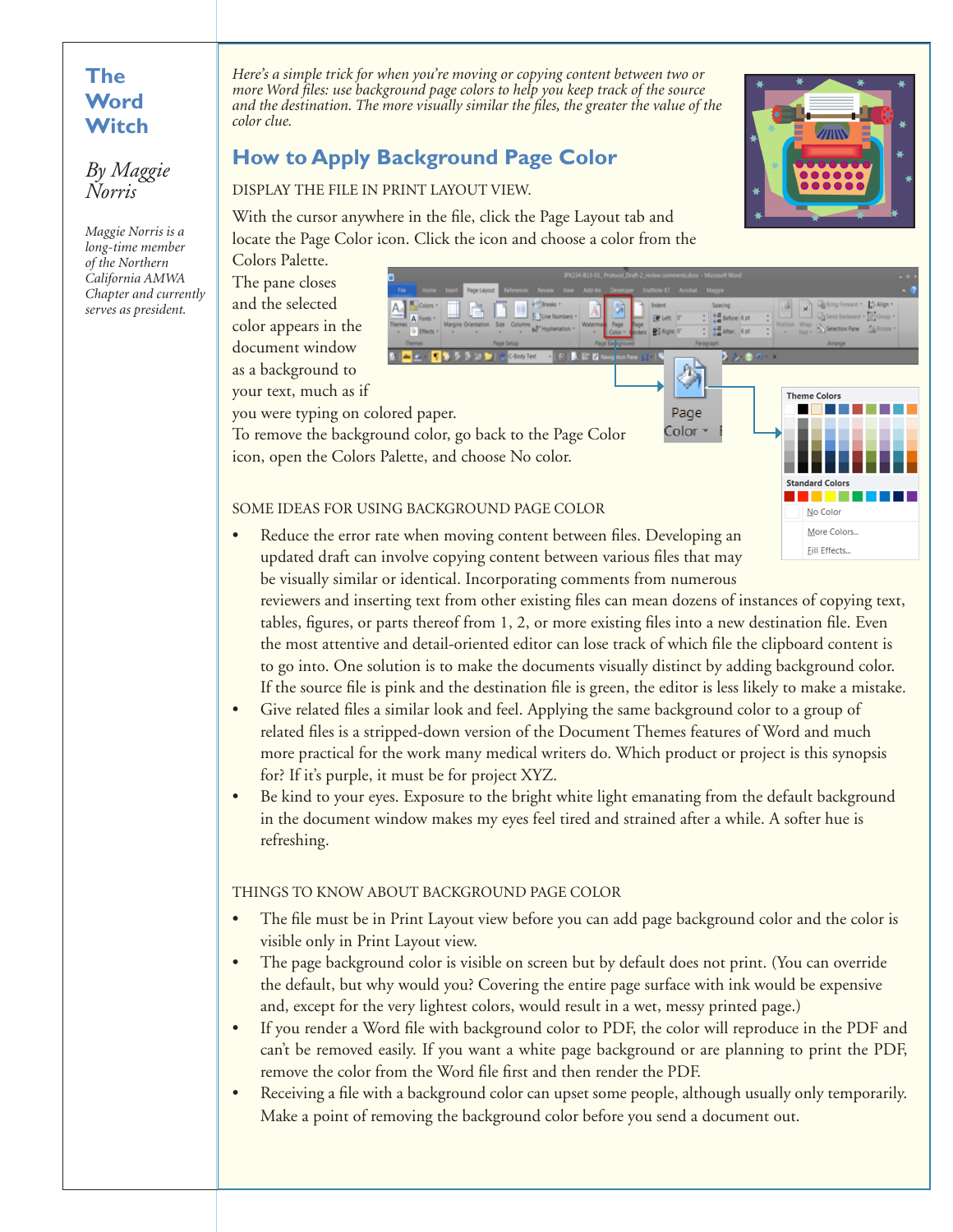### **UPCOMING EVENTS**

# **Upcoming Chapter Presentations**

### **Leveraging LinkedIn to Get Yourself Noticed**

Presenter: Andrew Davis, President, Synergistech Communications When: Saturday, 8 February 2014, 12-3 PM Where: Pyramid Alehouse, Brewery, and Restaurant 901 Gilman Street Berkeley, California Phone: 510.528.9880

To register: http://www.eventbrite.com/e/leveraging-linkedin-to-get-yourself-noticedtickets-10214540967

Enjoy lunch, mingle with fellow AMWA members, and practice your networking skills while learning how to leverage LinkedIn to enhance your opportunities and visibility.

LinkedIn opens up a universe of professional opportunities, but it's seldom used to best effect. With more than 250 million members in more than 200 countries, and two new members joining each second, it's the social network no one seeking work – or workers – can afford to ignore.

Using LinkedIn, you can quickly find out who needs your services, and which skills you'll need tomorrow, by following companies, participating in groups, and watching job postings. Unlike its rival services and the job boards, LinkedIn connects you directly with those who are accountable.

You'll learn how to optimize your LinkedIn profile, get timely answers and insider opinions, network with peers worldwide, hunt for work efficiently, and never be invisible again. Specifically:

- Expand your sphere of influence and network of potential collaborators
- Cull potential employers/clients and employees/contractors, focusing only on the promising ones
- Direct queries only to well-informed, accountable resources
- Learn quickly who knows what, then learn who they know who can help you
- Focus on results, not promises

At least a hundred new members have joined LinkedIn since you started reading this. Are you sure none of them are worth knowing

**Andrew Davis** has recruited technical communicators in Silicon Valley since 1995, first for Synergistech Communications and then as Director of Talent Development for Content Rules (formerly Oak Hill Corporation). He is a former software industry Tech Writer and is well-known for both understanding and championing the role of content development. At Content Rules he recruited all kinds of technical and marketing communicators, training and globalization professionals, and those with related skills. Andrew enjoys helping those who communicate complex information get ahead by recognizing and refining their value to technology companies. He's candid and connected and, more importantly, he's committed to helping tech industry knowledge workers reach their goals.

#### **Hold the Date:**

Geno de Hostas, Director of Research and Preclinical at OneWorld Health, will be speaking on drug development at a nonprofit pharmaceutical company, and specifically, on the efforts of OneWorld Health.

When: 8 March 2014

Where: Delancy Street Restaurant, San Francisco More information to follow soon.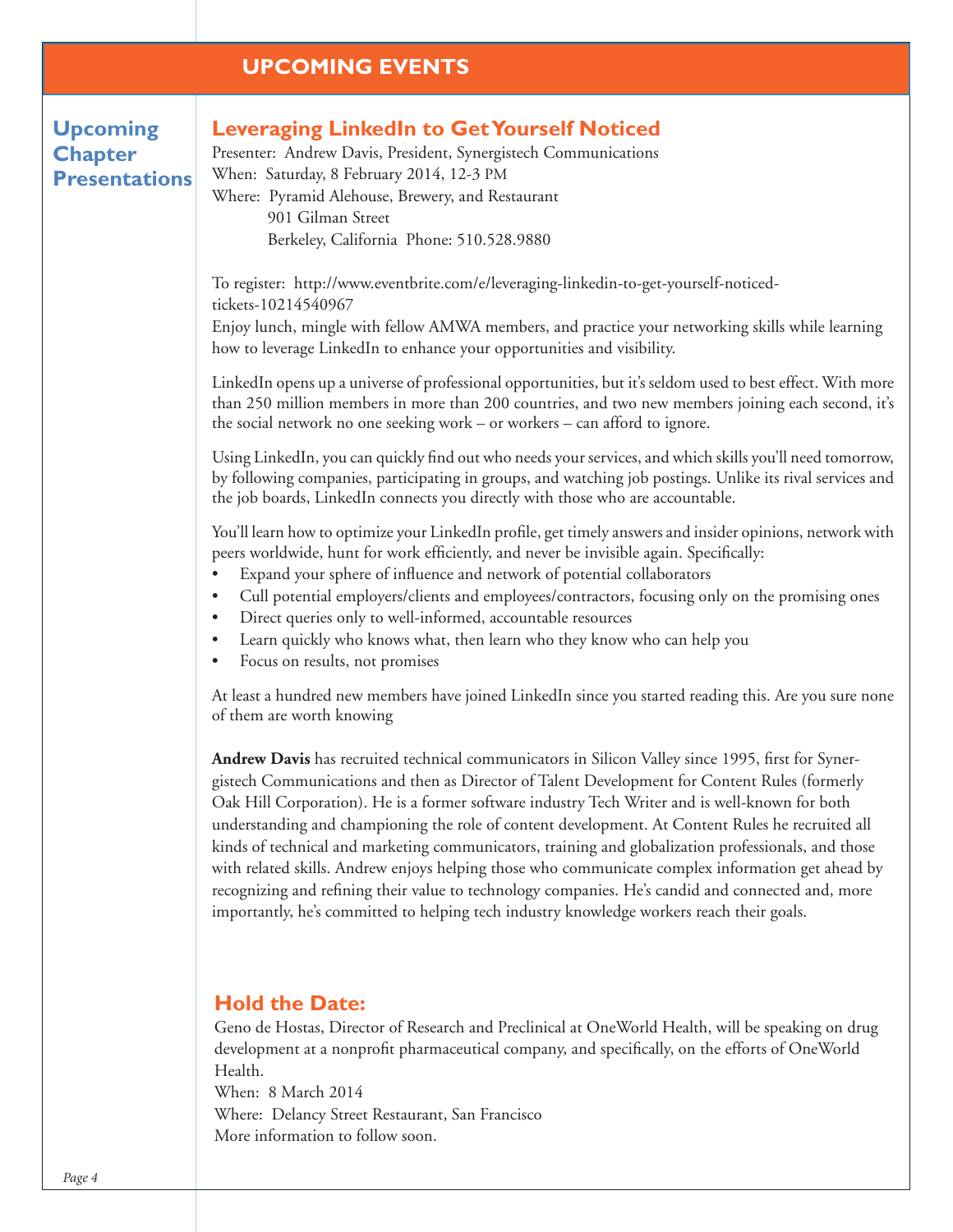# **PACIFIC COAST CONFERENCE (PCC)**

 $B_{\nu}$ *Mimi Wessling*

*Mimi Wessling is a longtime AMWA member who is also our Northern California AMWA Chapter webmaster*

Where: Asilomar, CA When: 27 April to 1 May 2014 Registration opens in February 2014

I can hardly wait for the end of April and another Pacific Coast Conference at Asilomar. Don't be suspicious that because I'm one of the co-directors, my anticipation has to do with fear that something will go wrong—not at all. Working with Marla Wilson and Catherine Magill has been one of the most fulfilling things I've done in my 7 years as an AMWA member, and I am thrilled to be part of the preparation of this wonderful event.

We've had weekly teleconferences about all aspects of the Conference: who should give the keynote talk, which possibilities among the many ideas for Open Sessions would be most interesting for our membership, which workshops to offer so that those members working on AMWA certificates have the broadest range of possibilities. All this discussion has taken place in an atmosphere of excitement that

came out of memories of past Asilomar conferences, both the ones our Northern California Chapter hosted and the ones our colleagues in the Pacific Southwest Chapter hosted in alternate years.

What's all the excitement about? Opportunity. The opportunity to spend time in beautiful natural surroundings while expanding our intellectual scope, establishing contacts with other AMWA members and their guests, and hearing a keynote speaker who inspires us to think differently—all this free of the duties that fill our everyday lives. At meals, the opportunity to have great conversations, eat good food (that we don't have to prepare), and leave without doing the dishes! Thinking back, chance conversations at meals have provided connections that led me to some of the most interesting work I've done as a freelance writer. At the same time, if you're just wanting some quiet time, long walks on the nature paths by the Monterey Bay, with that fresh Pacific air, are incomparable.

#### **The Program**

**The keynote speaker** will be Dr. Roy Meals, an orthopedic surgeon—and more. He's a writer who wants to inspire us to look at medical writing creatively, from unusual viewpoints. He has published books for different audiences, from hand surgeons to writers like us, who use and abuse our hands constantly as we type away, trying to meet the proverbial deadline. (His book,*The Hand Owner's Manual*, has a 5-star rating on amazon.com).

**Workshops for credit** will be offered in four certificate programs: Introduction to Cancer Pharmacology (Science and Medicine); Advanced Data Presentation: Tables, Graphs, and Charts (ADV); Statistics for Medical Writers and Editors (ES/G/SG); and Fundamentals of Ethics and Practical Applications (RR).

**Open Sessions**, which are free of charge to registered attendees, encompass a wide range of interests: Our president Maggie Norris (our own Word Witch) will present a seminar on Word 2010 for writers and editors. Peter Binfield, Co-Founder of PeerJ Publishing in San Francisco, will share insights on the future of Open Access publishing. Aaron Van Etting, Director of Regulatory Writing at Amgen, Inc., will provide an overview of regulatory writing. Denise Cooluris, a naturopathic physician, will present a basis for understanding naturopathic medicine from the bottom up and will discuss how integrative medicine differs from and is related to alternative and conventional medicine. Alisa Bonsignore, a writer and strategist, will put the business of freelance writing into the context of the job seeker: how do we present ourselves?

**Registration forms** will be posted on the www.amwancal.org website very soon. Hope to see you there!

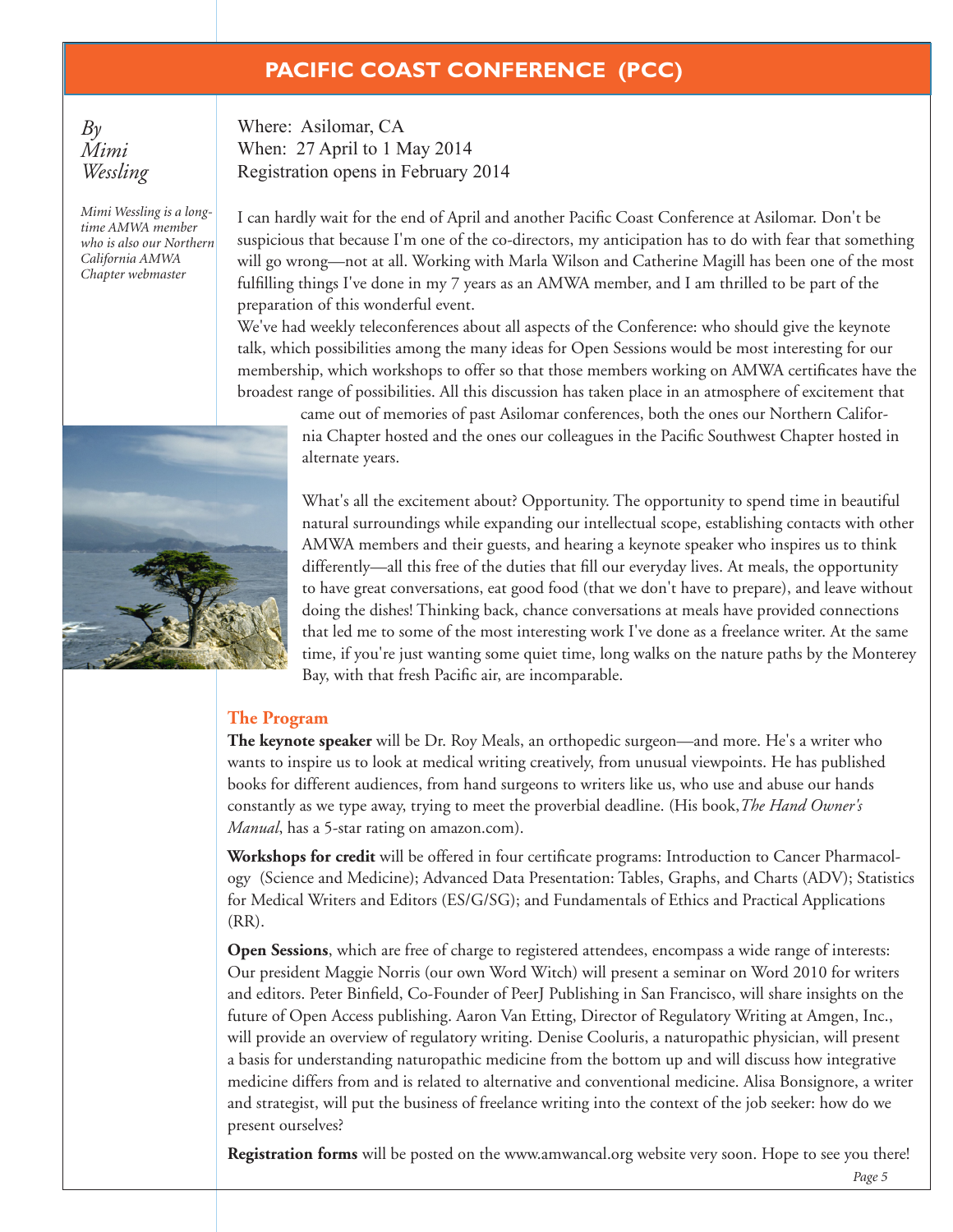| <b>Events</b><br><b>Around the</b><br><b>Country</b>                                                                                 | Mid-Atlantic Chapter Conference • 14 March 2014 • Gaithersburg Marriott Washingtonian Center,<br>Gaithersburg, MD<br>Delaware Valley Chapter 12th Annual Freelance Conference . 22 March 2014 . Hilton Philadelphia<br>Airport, Philadelphia, PA                                                               |                                                                                                                                                                                                                                                                                                                                                                                                                                                                                                                                                                                                                                                                        |  |  |  |
|--------------------------------------------------------------------------------------------------------------------------------------|----------------------------------------------------------------------------------------------------------------------------------------------------------------------------------------------------------------------------------------------------------------------------------------------------------------|------------------------------------------------------------------------------------------------------------------------------------------------------------------------------------------------------------------------------------------------------------------------------------------------------------------------------------------------------------------------------------------------------------------------------------------------------------------------------------------------------------------------------------------------------------------------------------------------------------------------------------------------------------------------|--|--|--|
|                                                                                                                                      | The Delaware Valley Chapter 18th Annual Princeton Conference . 26 April 2014                                                                                                                                                                                                                                   |                                                                                                                                                                                                                                                                                                                                                                                                                                                                                                                                                                                                                                                                        |  |  |  |
|                                                                                                                                      | The AMWA 74th Annual Conference . 8-11 October 2014 . Memphis, TN                                                                                                                                                                                                                                              |                                                                                                                                                                                                                                                                                                                                                                                                                                                                                                                                                                                                                                                                        |  |  |  |
|                                                                                                                                      |                                                                                                                                                                                                                                                                                                                |                                                                                                                                                                                                                                                                                                                                                                                                                                                                                                                                                                                                                                                                        |  |  |  |
| <b>Notes from</b><br><b>AMWA</b><br><b>Board of</b><br><b>Directors</b><br><b>Meeting</b><br><b>Details provided</b><br>on the North | AMWA Board of Directors Fall 2013 Report<br>Wednesday, 6 November 2013<br>chapter/?p=3619):<br>$\bullet$<br>new AMWA website. Staff also will provide additional education to support use of the new                                                                                                           | Notable highlights from the North Central Chapter Website (http://amwanorthcentral.org/<br>AMWA staff is addressing technological glitches in the freelance directory and forums on the                                                                                                                                                                                                                                                                                                                                                                                                                                                                                |  |  |  |
| <b>Central Chapter</b>                                                                                                               | forums and then explore potential enhancements. AMWA will issue a statement to all members<br>regarding next steps.                                                                                                                                                                                            |                                                                                                                                                                                                                                                                                                                                                                                                                                                                                                                                                                                                                                                                        |  |  |  |
| <b>Website</b>                                                                                                                       | An article is in development to present the full results of the Member Needs Assessment Survey<br>$\bullet$<br>in an upcoming issue of the AMWA Journal. The first full-color issue of the Journal is sched-<br>uled for Spring 2014 to allow for potential increase in advertising revenue.                   |                                                                                                                                                                                                                                                                                                                                                                                                                                                                                                                                                                                                                                                                        |  |  |  |
|                                                                                                                                      | $\bullet$<br>workshop curriculum history.<br>$\bullet$                                                                                                                                                                                                                                                         | The Education Committee is making changes to workshop requirements for certification,<br>expected to go into effect in 2014: Some workshops will be assigned to more than 1 certifi-<br>cate program. An individualized Specialty Certificate will be available (one specialty ethics<br>workshop plus any other seven specialty workshops). The Business Certificate will be discon-<br>tinued. Any AMWA users who visit their profiles on amwa.org can now view their AMWA<br>Staff has developed a draft of a new registration process to support chapters that hold confer-<br>ences offering AMWA workshops. Staff is revising the Chapter Conference Handbook to |  |  |  |
|                                                                                                                                      | reflect the new process.                                                                                                                                                                                                                                                                                       |                                                                                                                                                                                                                                                                                                                                                                                                                                                                                                                                                                                                                                                                        |  |  |  |
|                                                                                                                                      | $\bullet$                                                                                                                                                                                                                                                                                                      | Staff is working with the Medical Writing Certification Program Commission to finalize eligi-<br>bility requirements and update the timeline of commission and exam development activities.                                                                                                                                                                                                                                                                                                                                                                                                                                                                            |  |  |  |
| <b>Northern</b><br><b>California</b><br><b>Chapter</b><br><b>Board of</b><br><b>Directors,</b><br>2013-2014                          | President: Maggie Norris<br>email: president@amwancal.org<br>Vice-President/President-elect: Arushi Sinha<br>email: vice-president@amwancal.org<br>Secretary: Joan Brodovsky<br>email: secretary@amwancal.org<br>Treasurer: Kariena Dill<br>email: treasurer@amwancal.org<br>Membership Liaison: Jack Aslanian | We would like to say a special thanks<br>to Ruth Linden for serving as treasurer<br>of our chapter. Her contributions are<br>greatly appreciated, and we wish her well<br>in her future endeavors.<br>Kariena Dill has volunteered to become<br>our new treasurer. Please extend a warm<br>welcome to Kariena.                                                                                                                                                                                                                                                                                                                                                         |  |  |  |
| Page 6                                                                                                                               | email: membership@amwancal.org<br>Programs Chair: Amanda Jacobson<br>email: events@amwancal.org<br>Newsletter Editor: Caren Rickhoff<br>email: newsletter@amwancal.org<br>Job List Coordinator: Arushi Sinha<br>email: joblist-subscribe@amwancal.org                                                          | <b>Nonelected Positions</b><br>Web Administrator: Mimi Wessling<br>email: web-admin@amwancal.org<br>Immediate Past President: Suzanne Canada<br>email: immediate-past-pres@amwancal.org                                                                                                                                                                                                                                                                                                                                                                                                                                                                                |  |  |  |